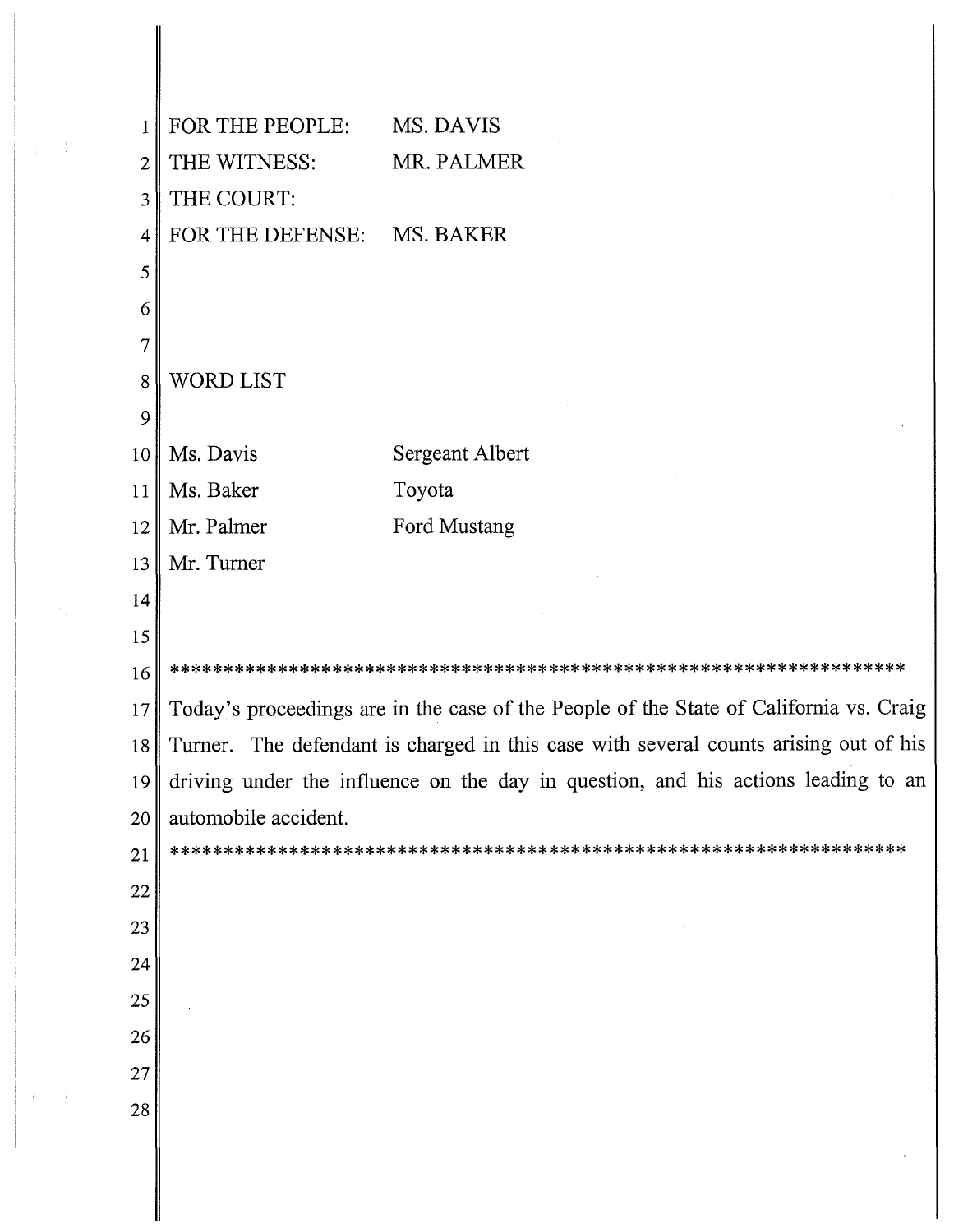$1$  WARM-UP

 $\frac{1}{2}$ 

 $\frac{1}{2}$ 

| $\overline{2}$ |            |                    |                                                                                |
|----------------|------------|--------------------|--------------------------------------------------------------------------------|
| 3              |            | THE COURT:         | The record will show that all counsel are present. The defendant               |
| 4              |            |                    | is present. Do you still have questions on direct?                             |
| 5              |            | MS. DAVIS:         | Yes, Your Honor. I just / have a couple more areas to cover.                   |
| 6              |            | THE COURT:         | All right. You may resume your direct then.                                    |
| 7              |            | MS. DAVIS:         | Thank you.                                                                     |
| 8              |            | THE COURT:         | Proceed.                                                                       |
| 9              |            | BY MS. DAVIS:      | Mr. Palmer, I just had a few / more.<br>Q.                                     |
| 10             | A.         | All right.         |                                                                                |
| 11             | Q.         |                    | If you recall before the break I was asking you about what you saw right after |
| 12             |            |                    | the collision. Do you recall those / questions?                                |
| 13             | A.         | Yes, I do.         |                                                                                |
| 14             | Q.         |                    | When you left your car, what was the first thing that you did?                 |
| 15             | A.         |                    | I just stepped up to the curb and / waited to see what was going to happen.    |
| 16             | Q.         |                    | Where did you park your car?                                                   |
| 17             | A.         |                    | I just pulled it to the side of the street and / got out.                      |
| 18             | Q.         |                    | Now, to be clear, you weren't involved in any collision at that scene; is that |
| 19             | right?     |                    |                                                                                |
| 20             | A.         | Yes, that's right. |                                                                                |
| 21             | Q.         |                    | Why then did you / pull over and stop?                                         |
| 22             | A.         |                    | I just wanted to make sure that people were okay and thought I might be of     |
| 23             | some help. |                    |                                                                                |
| 24             | Q.         |                    | Were you the / person that called 911?                                         |
| 25             | A.         |                    | I offered, but the people who were on the corner had already called.           |
| 26             | Q.         |                    | All right. How many people were / on the corner when you got there?            |
| 27             | A.         |                    | I would say there were six who were close to me, but about 20 all around.      |
| 28             | Q.         |                    | What conversation / did you have with those people?                            |
|                |            |                    |                                                                                |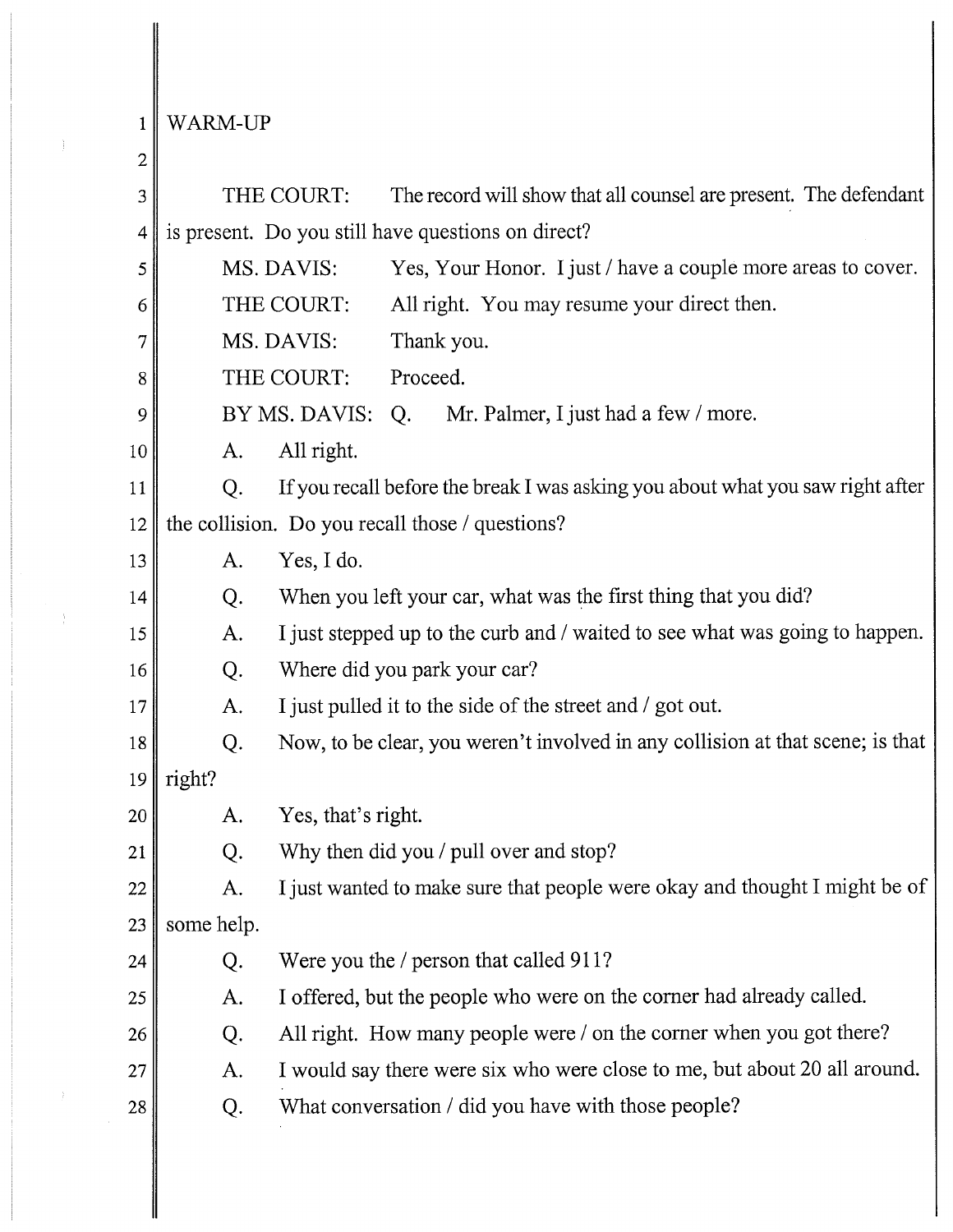| 1              | Not really a conversation. I just asked if someone had called for help and<br>A.    |
|----------------|-------------------------------------------------------------------------------------|
| $\overline{2}$ | they said they had. I / then just said that it was a bad crash.                     |
| 3              | Did someone on that corner with you say that they had witnessed the<br>Q.           |
| 4              | accident?                                                                           |
| 5              | No, not $/$ that I heard.<br>A.                                                     |
| 6              | What did you do next?<br>Q.                                                         |
| 7              | I was just standing there when a man came up and started talking to me.<br>A.       |
| 8              | Now, did / you see where this man came from?<br>Q.                                  |
| 9              | No, I was looking at the cars in the street.<br>A.                                  |
| 10             | How many cars did you see and where / were they?<br>Q.                              |
| 11             | Objection. That's a compound question.<br>MS. BAKER:                                |
| 12             | THE COURT:<br>Sustained. Rephrase your question.                                    |
| 13             | BY MS. DAVIS:<br>We will take the questions one at a time.<br>Q.                    |
| 14             | I saw four different cars / that looked like they were involved in the crash.<br>A. |
| 15             | Where were these cars located?<br>Q.                                                |
| 16             | It was right in front of us on the corner.<br>A.                                    |
| 17             | Do / you know how or where the collision happened?<br>Q.                            |
| 18             | Well, that's irrelevant if this witness knows how it happened.<br>MS. BAKER:        |
| 19             | I can rephrase it, if I may. /<br>MS. DAVIS:                                        |
| 20             |                                                                                     |
| 21             |                                                                                     |
| 22             |                                                                                     |
| 23             |                                                                                     |
| 24             |                                                                                     |
| 25             |                                                                                     |
| 26             |                                                                                     |
| 27             |                                                                                     |
| 28             |                                                                                     |
|                |                                                                                     |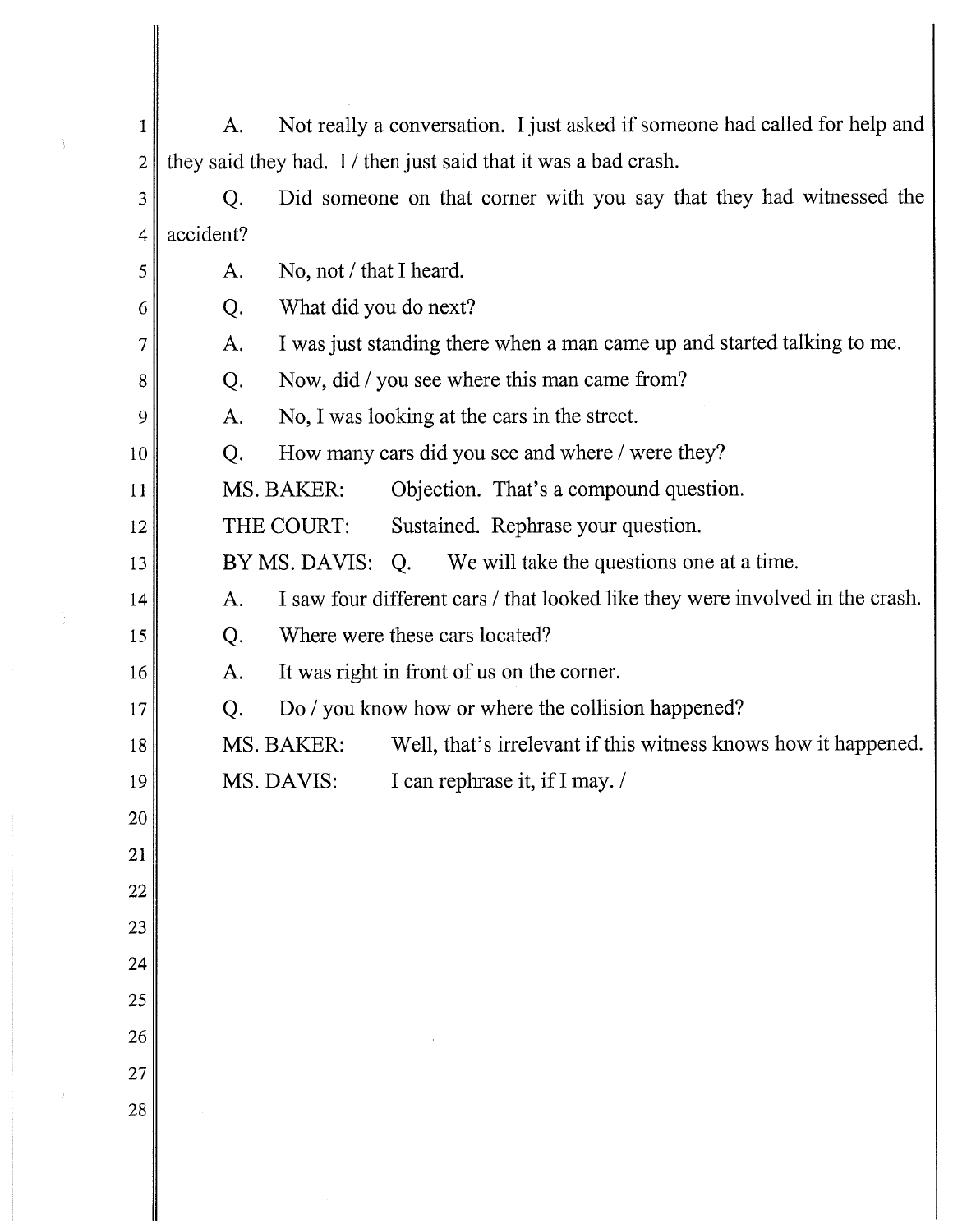$1$  BEGIN EXAM

À

Ŷ,

| 2  |                                                                                     |  |  |
|----|-------------------------------------------------------------------------------------|--|--|
| 3  | All right. Are you withdrawing the question?<br>THE COURT:                          |  |  |
| 4  | MS. DAVIS:<br>Yes, please.                                                          |  |  |
| 5  | THE COURT:<br>Proceed.                                                              |  |  |
| 6  | BY MS. DAVIS:<br>Could you tell where the collision occurred?<br>Q <sub>r</sub>     |  |  |
| 7  | Yes, I saw the broken glass in the / road and also saw the automobiles there.<br>A. |  |  |
| 8  | Okay. How far from you on the corner was what you believed to be the point<br>Q.    |  |  |
| 9  | of impact? /                                                                        |  |  |
| 10 | I would say from me to about that first row of chairs there.<br>A.                  |  |  |
| 11 | Does the court have a measurement for that?<br>MS. DAVIS:                           |  |  |
| 12 | THE COURT:<br>12 feet.                                                              |  |  |
| 13 | MS. DAVIS:<br>Thank you, / Your Honor.                                              |  |  |
| 14 | Now, back to the man that approached you on the corner.<br>BY MS. DAVIS: Q.         |  |  |
| 15 | Did you know him before that day?                                                   |  |  |
| 16 | No, not at all.<br>A.                                                               |  |  |
| 17 | What / did he say to you?<br>Q.                                                     |  |  |
| 18 | He asked me if I was all right and was I hurt.<br>A.                                |  |  |
| 19 | Did you respond to him?<br>Q.                                                       |  |  |
| 20 | Yes, I told / him I was fine, that I was just watching.<br>A.                       |  |  |
| 21 | Did you recognize this man at all?<br>Q.                                            |  |  |
| 22 | No, I didn't realize who he was until after / he was talking for a while and<br>A.  |  |  |
| 23 | somebody asked him to sit down.                                                     |  |  |
| 24 | What did this man next say to you?<br>Q.                                            |  |  |
| 25 | He said that he / didn't know what happened. One minute he was driving,<br>A.       |  |  |
| 26 | the next thing he knew he had crashed into something and stopped.                   |  |  |
| 27 | What did you say / to him after hearing that?<br>Q.                                 |  |  |
| 28 | I asked him what he was talking about.<br>A.                                        |  |  |
|    |                                                                                     |  |  |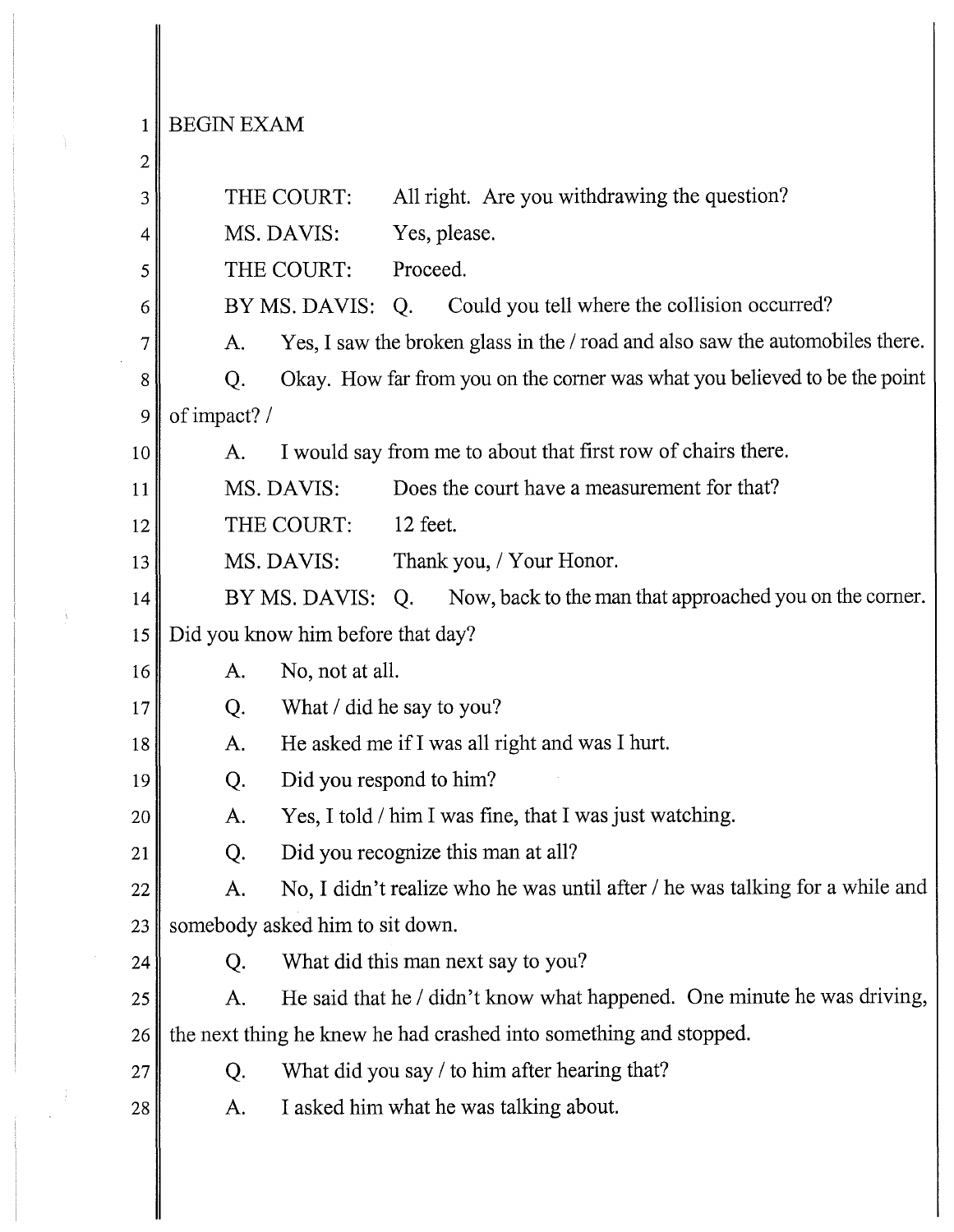| 1  | Did you then know that he had been involved in the crash? /<br>Q.                       |
|----|-----------------------------------------------------------------------------------------|
| 2  | Well, right after that the lady that was next to me said that he should sit down<br>A.  |
| 3  | since he was bleeding.                                                                  |
| 4  | Did this man sit / down at that time?<br>Q.                                             |
| 5  | Yes, he just sat on the fence that was right there in front of the restaurant.<br>A.    |
| 6  | Was there any further conversation / that you had with this person?<br>Q.               |
| 7  | Yes, I asked him what car he was in.<br>A.                                              |
| 8  | What was the response that you got from him at / that time?<br>Q.                       |
| 9  | He said that he was driving the truck when he left work.<br>A.                          |
| 10 | Did you notice anything about this man that you thought was / strange?<br>Q.            |
| 11 | Objection, Your Honor. That's vague.<br>MS. BAKER:                                      |
| 12 | THE COURT:<br>Overruled.                                                                |
| 13 | It is irrelevant what this witness thought might be strange, and<br>MS. BAKER:          |
| 14 | it's not clear what strange means.                                                      |
| 15 | Yes, / you are right. I will strike my previous ruling and sustain<br>THE COURT:        |
| 16 | the objection as vague.                                                                 |
| 17 | Well, let me just ask you straight out. Did you / notice<br>BY MS. DAVIS: Q.            |
| 18 | behavior by this man that led you to think that he had been drinking?                   |
| 19 | I did not smell it at first, but after I / spoke to him for a few minutes, then I<br>A. |
| 20 | could tell that he had been drinking.                                                   |
| 21 | How could you tell?<br>Q.                                                               |
| 22 | I smelled alcohol on his / breath.<br>A.                                                |
| 23 | All right.<br>Q.                                                                        |
| 24 | And then he told me that he had been drinking.<br>A.                                    |
| 25 | MS. BAKER:<br>Objection. No question pending.                                           |
| 26 | Overruled.<br>THE COURT:                                                                |
| 27 | What did this man say to you / about drinking?<br>BY MS. DAVIS:<br>Q.                   |
| 28 | He said that he should have gotten a ride home instead of driving.<br>A.                |
|    |                                                                                         |

 $\label{eq:2.1} \mathcal{L}(\mathcal{L}^{\text{max}}_{\mathcal{L}}(\mathcal{L}^{\text{max}}_{\mathcal{L}}))\leq \mathcal{L}(\mathcal{L}^{\text{max}}_{\mathcal{L}}(\mathcal{L}^{\text{max}}_{\mathcal{L}}))$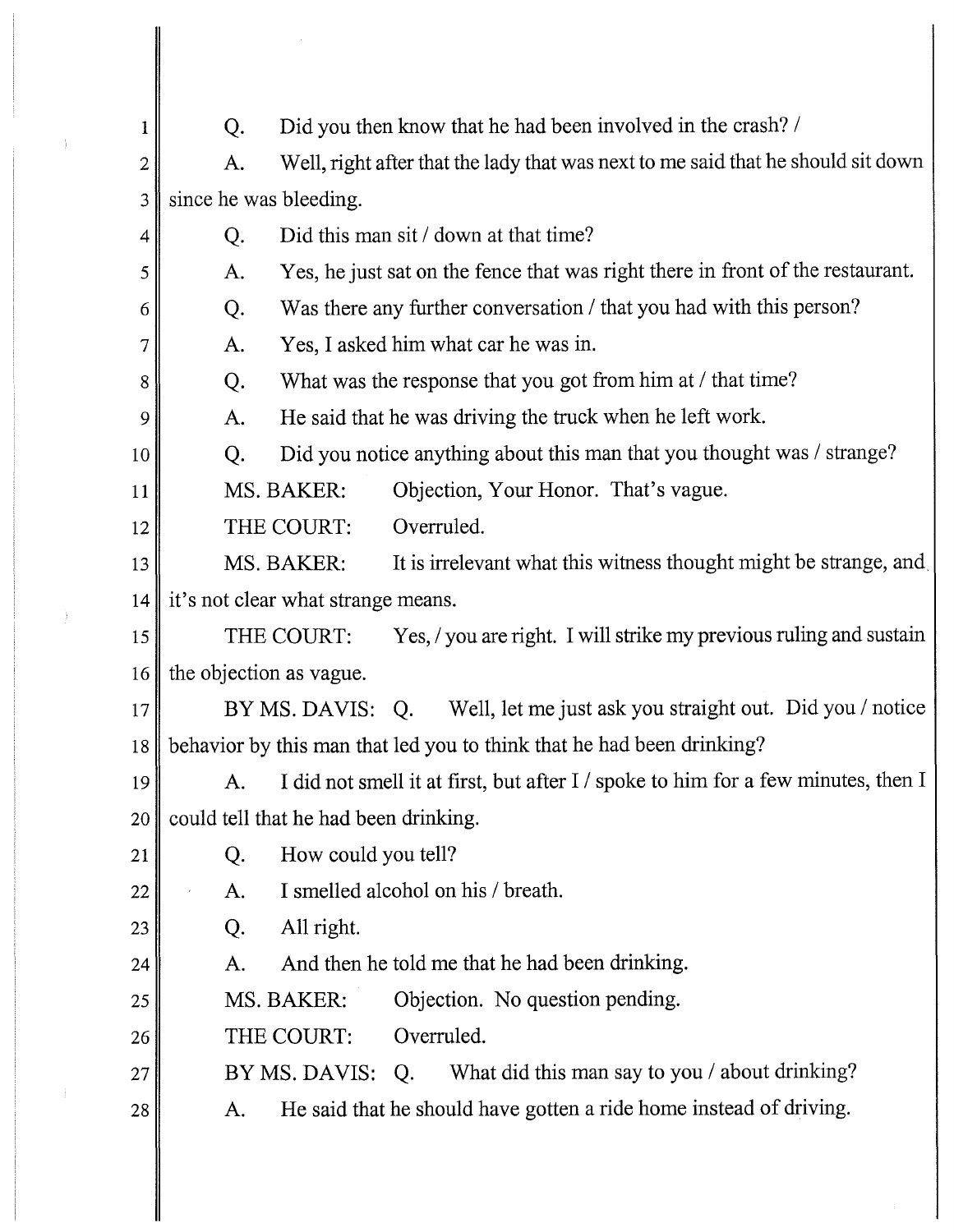| 1              | Nonresponsive. Move to strike.<br>MS. BAKER:                                              |
|----------------|-------------------------------------------------------------------------------------------|
|                | THE COURT:<br>Sustained. It will be stricken.<br>$\overline{2}$                           |
| 3              | What / did this man say to you about drinking before the<br>BY MS. DAVIS:<br>Q.           |
|                | crash happened?<br>4                                                                      |
|                | He said that he had been drinking all day at a party and / that he should have<br>A.<br>5 |
|                | driven home with his friend.<br>6                                                         |
| $\overline{7}$ | Now, do you recall what time this was when you were speaking with this<br>Q.              |
|                | man?<br>$8\,$                                                                             |
|                | Well, / it had to be about 5:30, I guess. I was on my way home from work<br>A.<br>9       |
| 10             | and I get off a 5:00, so that / would be about right.                                     |
| 11             | Did you go straight home after work that day?<br>Q.                                       |
| 12             | I was on my way home when I stopped at the accident. /<br>A.                              |
| 13             | Had the accident just happened when you got there, or could you tell?<br>Q.               |
| 14             | Yes, traffic was moving just fine. Then I heard some crashing noise.<br>A.                |
| 15             |                                                                                           |
| 16             |                                                                                           |
| 17             |                                                                                           |
| $18\,$         |                                                                                           |
| 19             |                                                                                           |
| 20             |                                                                                           |
| 21             |                                                                                           |
| $22\,$         |                                                                                           |
| 23             |                                                                                           |
| 24             |                                                                                           |
| 25             |                                                                                           |
| 26             |                                                                                           |
| 27             |                                                                                           |
| 28             |                                                                                           |
|                |                                                                                           |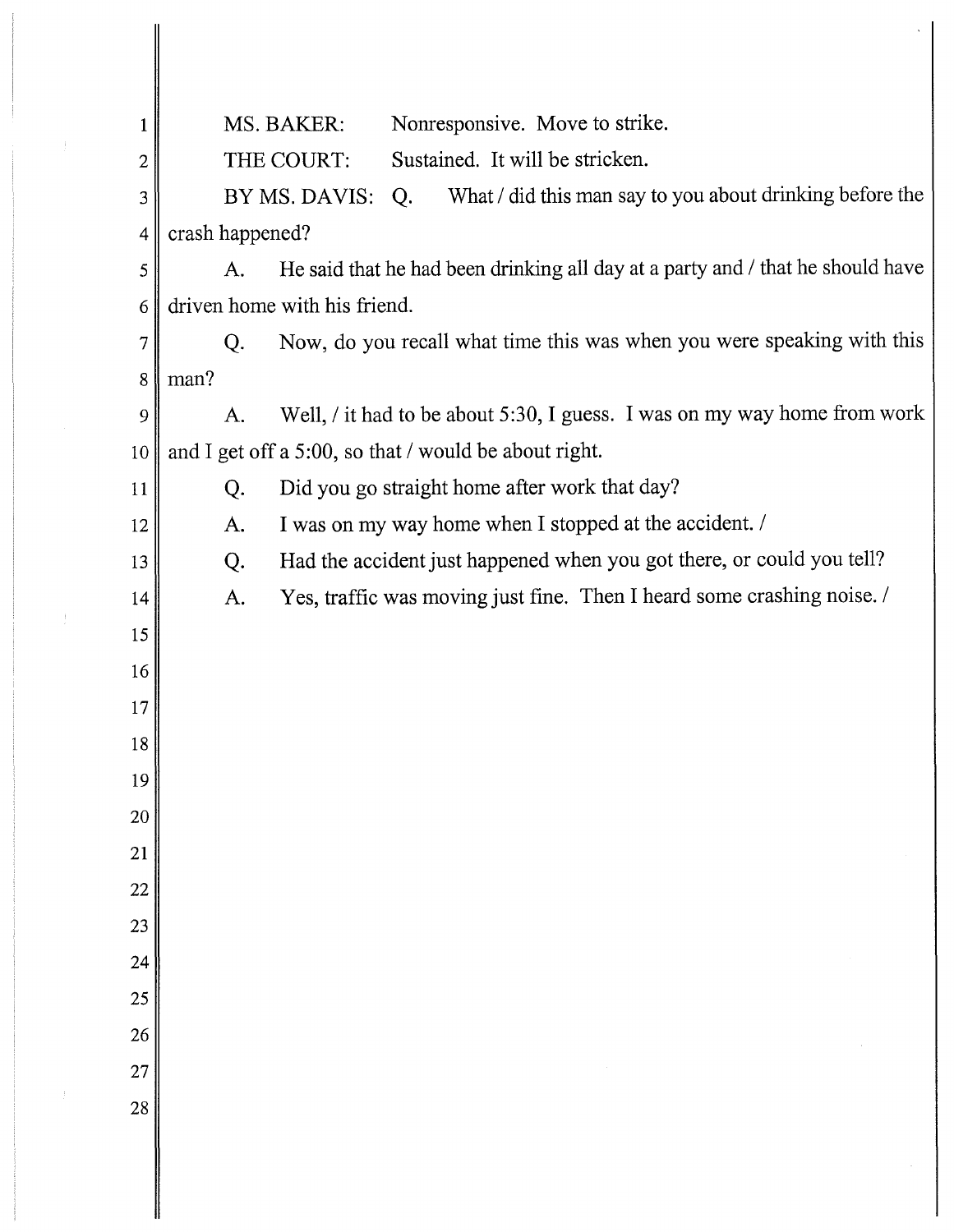## 1 BEGIN TYPING

## 2

17

3 BY MS. DAVIS: Q. We have been referring to the man on the corner you 4 spoke to. Please look in this room and tell us, do you see him/ in court today?

 $5$  A. Yes, I do.

 $6 \parallel$  Q. Would you please point him out for us and then describe what he is wearing.

 $7 \parallel$  A. He is seated at / the table next to his lawyer and he is wearing the blue shirt 8 and black tie.

9 MS. DAVIS: May the record show he has identified Mr. Turner / at this time? 10 THE COURT: The record may so reflect.

11 MS.DAVIS: Thank you.

12 BY MS. DAVIS: Q. Did you ask the defendant some questions regarding what 13  $\parallel$  he had just told you about / drinking at a party?

14 A. I did not. It was the woman who told him to sit down, she started to talk to 15  $\parallel$  him.

16 Q. What did/ she ask him?

MS. BAKER: That would be hearsay. Objection.

18 THE COURT: Sustained.

19 BY MS. DAVIS: Q. Did you speak with this man some more that night?

20 A. Not really, no. I just told / him not to go away, that the police would need 21 | to talk to him.

22 MS.DAVIS: I have nothing further at this time from this witness.

23 THE COURT: All / right. You may examine.

24 MS. BAKER: Thank you. I do have just a few questions.

25 THE COURT: Proceed.

26 BY MS. BAKER: Q. Mr. Palmer, you testified that you parked your car by the  $27$  / curb and then got out, right?

 $28$  A. Yes, I did.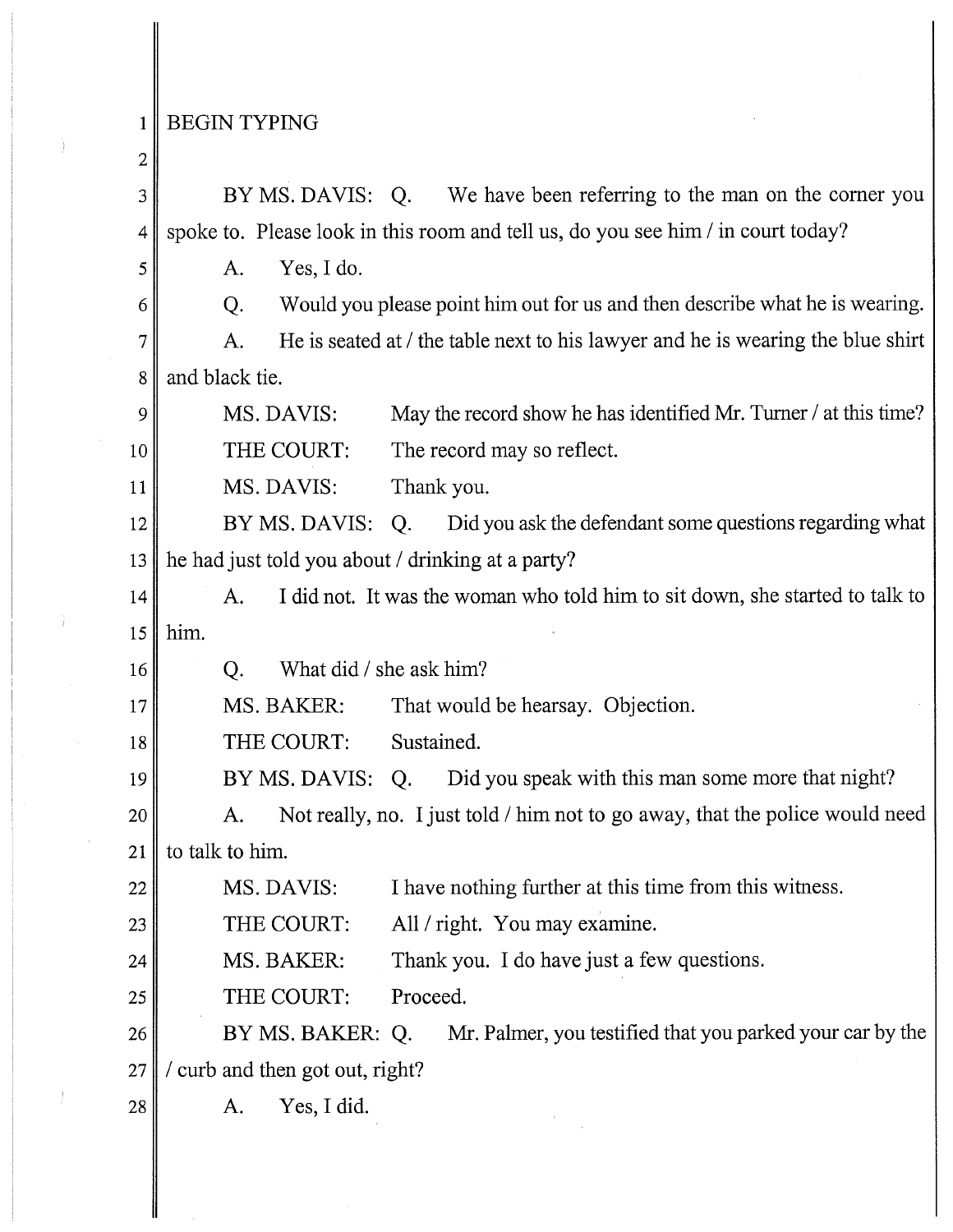| $\mathbf{1}$     | Q.            | Why didn't you park your car in the parking lot of the restaurant?            |
|------------------|---------------|-------------------------------------------------------------------------------|
| $\boldsymbol{2}$ | A.            | I don't know. /                                                               |
| 3                | Q.            | Was there anything obstructing your path of travel to the parking lot?        |
| 4                | A.            | No, I just pulled to the side.                                                |
| 5                | Q.            | Did you then block the lane / for traffic by doing that?                      |
| 6                | A.            | No, I don't think so. There was still room for cars to go by, because several |
| $\overline{7}$   |               | did as we were / standing there.                                              |
| 8                | Q.            | Did a police officer ask you to move your car at one point?                   |
| 9                | A.            | Yes, once the tow trucks were there, they asked everyone / to please step     |
| 10               |               | back and clear the way. I moved my car at that time.                          |
| 11               | Q.            | And what kind of car do you have?                                             |
| 12               | A.            | I have / a Toyota. No, wait. I am sorry. I just got a new car. At the time of |
| 13               |               | this accident I had a Ford Mustang.                                           |
| 14               | Q.            | You / didn't own a small truck at that time?                                  |
| 15               | A.            | No, I have never owned a truck.                                               |
| 16               | Q.            | Now, you testified that my client approached you on the / corner of the       |
| 17               | intersection. |                                                                               |
| 18               | A.            | Yes, that's correct.                                                          |
| 19               | Q.            | What was he wearing when you first saw him?                                   |
| 20               | A.            | I don't really remember what he was wearing.                                  |
| 21               | Q.            | Do / you remember if you saw any blood when he approached you?                |
| 22               | A.            | I did not. I was just looking at the cars and the people getting / out of the |
| 23               | cars.         |                                                                               |
| 24               | Q.            | Did you see my client get out of a car?                                       |
| 25               | A.            | No, I don't think so. I saw him when he was / by me.                          |
| 26               | Q.            | Now, you testified at a preliminary hearing in this case; is that right?      |
| 27               | A.            | Yes, I think so.                                                              |
| 28               | Q.            | It was a prior hearing in / this same case, right?                            |
|                  |               |                                                                               |
|                  |               |                                                                               |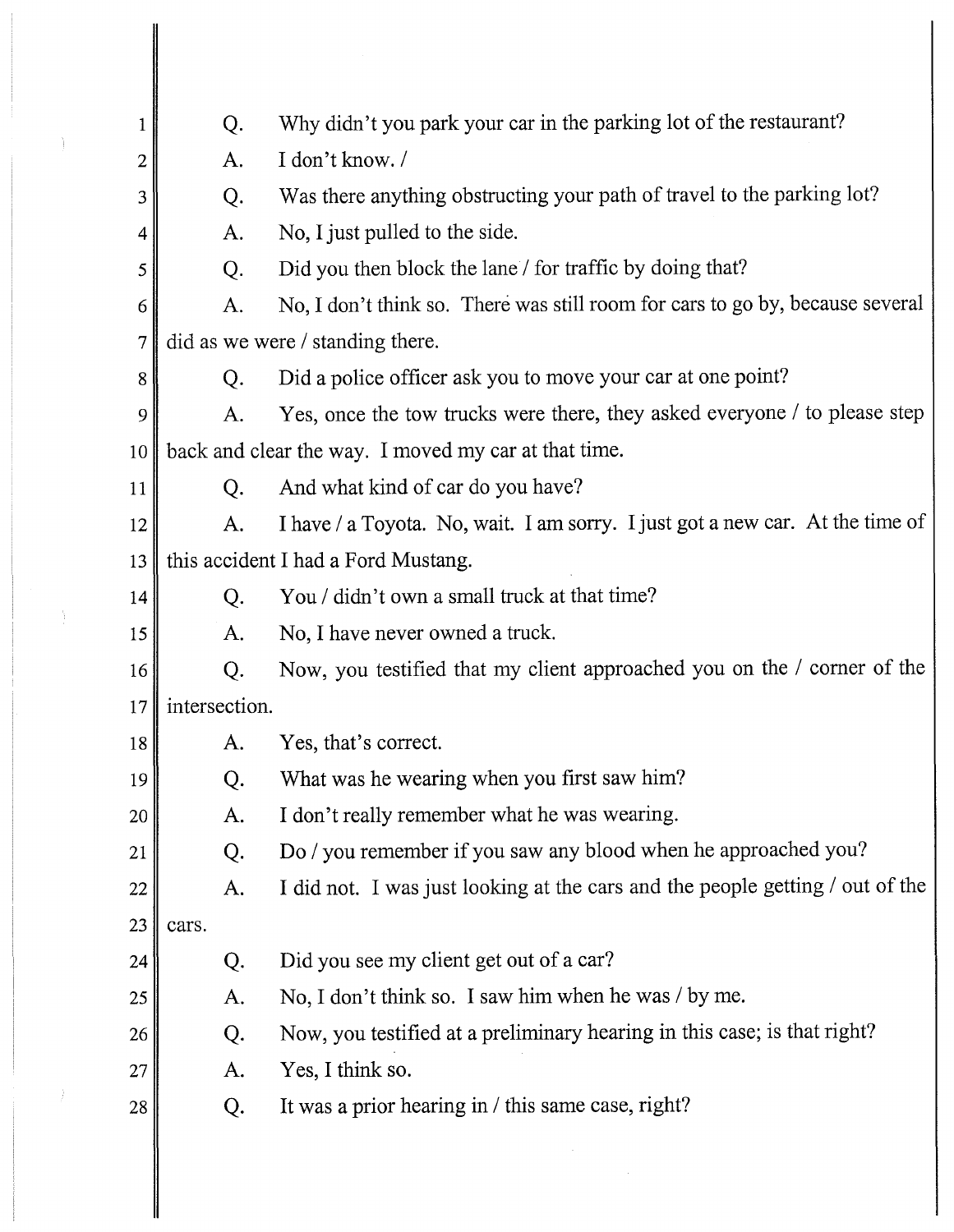1 2 3 4 5 A. Yes, it was. Q. Do you have a copy of your transcript from that hearing? A. No, I don't. MS. BAKER: Counsel, do you have / a copy for the witness to look at? MS. DAVIS: No, but I can try to find one for you. If I could just have a 6 || moment, / please.  $7$  THE COURT: Well, just ask your next question, please. Is there some reason 8 why the witness needs the transcript? 9 MS. BAKER: I thought that he could then refresh / his memory with his prior  $10$  transcript. 11 MS. DAVIS: I don't think there is a question pending where he would need 12 to have his memory refreshed. 13 THE COURT: That's right. / Let's just have the question and if he needs to 14 review something, we will go from there. 15 MS. BAKER: Could we approach the bench? 16 THE COURT: Just ask your / question. 17 BY MS. BAKER: Q. Now, sir, did you testify before that my client approached 18 you at the scene of the accident and that he did not seem drunk/ to you? 19  $\parallel$  A. I don't recall that, no. 20 Q. Let me ask you a question first. As you think back to that night, did my 21 client appear / as though he had been drinking to you?  $22$  A. When I was talking to him, I could smell the alcohol on his breath. 23 Q. You said that, *I* but did he appear drunk to you? 24 25 26 27  $28$  you? A. I'm not sure what you mean by that. MS. DAVIS: Then I will object as vague and speculation. THE COURT: Overruled on / those grounds. BY MS. BAKER: Q. Did my client slur his speech as he was speaking with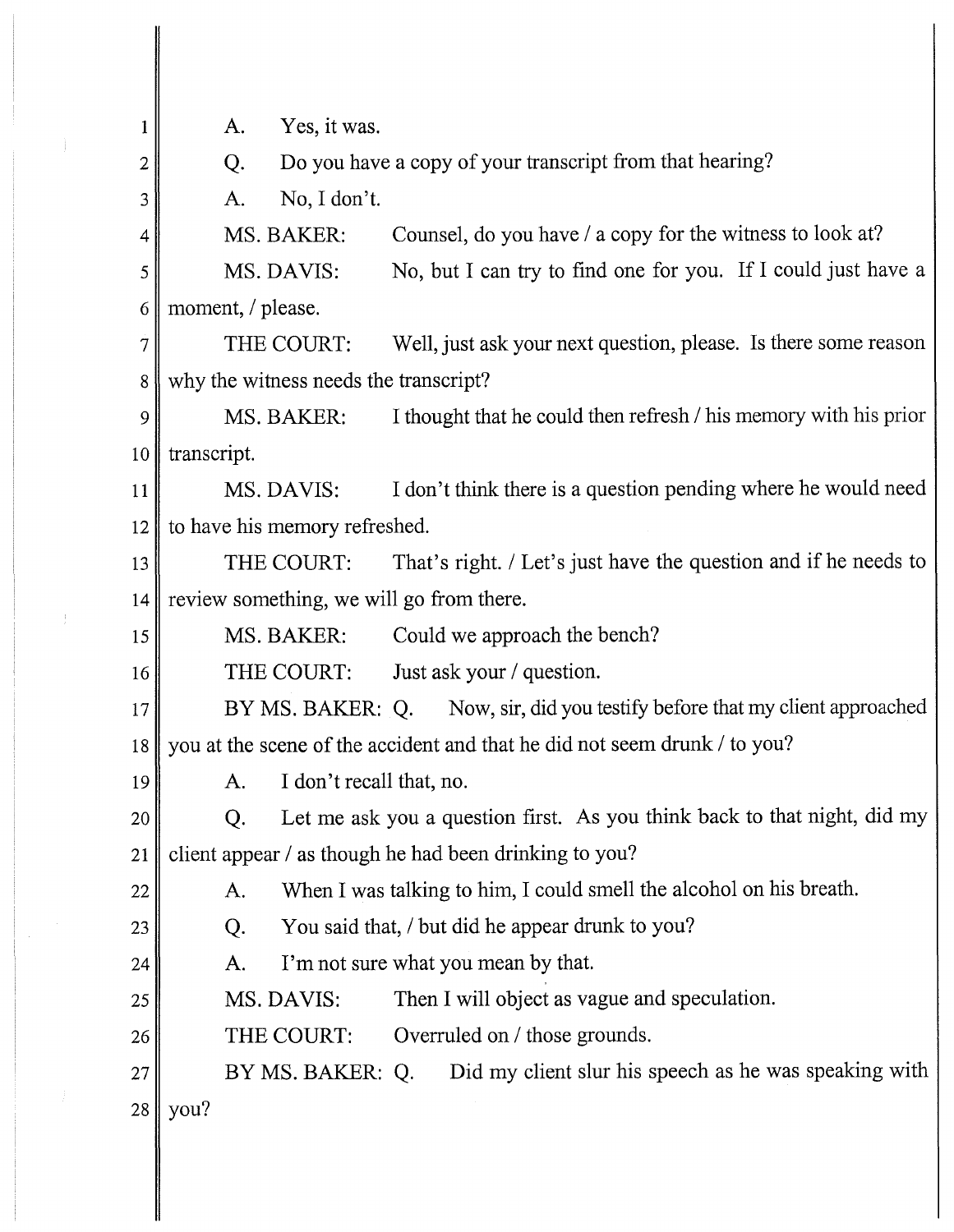| $\mathbf 1$ | A.                     | I seem to think that he did slur his speech.                                   |
|-------------|------------------------|--------------------------------------------------------------------------------|
| 2           | Q.                     | Well, / did you have a hard time understanding what he was saying to you?      |
| 3           | A.                     | No.                                                                            |
| 4           | Q.                     | Was he speaking in complete sentences when you heard him?                      |
| 5           | A.                     | Yes, / he was.                                                                 |
| 6           | Q.                     | Was there something he did that led you to think he was drunk?                 |
| 7           | A.                     | I could smell the alcohol.                                                     |
| 8           | Q.                     | Right now I am just / asking you about his physical appearance and not what    |
| 9           | you think you smelled. |                                                                                |
| 10          |                        | Did you see if he was walking in a straight line?                              |
| 11          | A.                     | $No, / I$ didn't.                                                              |
| 12          | Q.                     | Is that because you saw him walk and he was fine, or you didn't see him        |
| 13          | walking?               |                                                                                |
| 14          | A.                     | I don't recall seeing him until / he was there right beside me. After that, he |
| 15          |                        | sat down on the fence near us, but that was just a few steps away.             |
| 16          | Q.                     | You / did not really observe him to stumble in any way?                        |
| 17          | A.                     | No, I didn't. He seemed to be unsteady on the fence, though.                   |
| 18          | Q.                     | Why do you / now say that?                                                     |
| 19          | A.                     | It is the truth.                                                               |
| 20          | Q.                     | Did you testify to that at the prior hearing?                                  |
| 21          | A.                     | I don't know.                                                                  |
| 22          | Q.                     | Is this the first time you / have told us about that?                          |
| 23          | A.                     | I don't think so, no.                                                          |
| 24          | Q.                     | Well, can you show me where in this transcript you testified that way before   |
| 25          | now?/                  |                                                                                |
| 26          |                        | Objection. That is argumentative at this time.<br>MS. DAVIS:                   |
| 27          |                        | Yes. Sustained.<br>THE COURT:                                                  |
| 28          |                        | Now, before the break this morning, sir, you did testify<br>BY MS. BAKER: Q.   |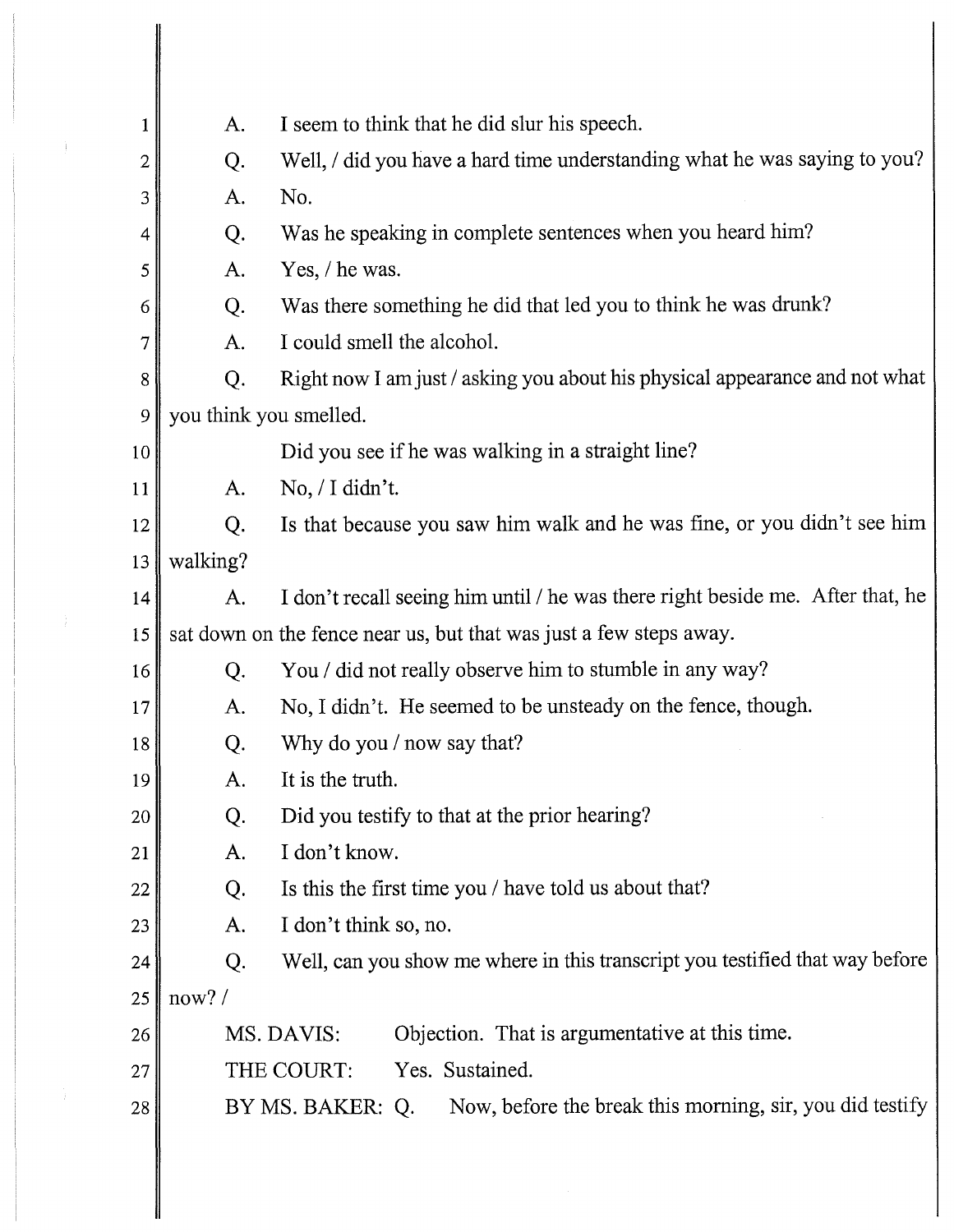1 that you saw my client speaking / to the police at the scene that night, sir. Do you 2 remember that line of questions?  $3$  A. Yes, I do.

- 4 Q. Were you able to hear what / the discussion was, or did you just observe it?
- $5 \parallel$  A. No, I couldn't hear it. I just saw them talking.
- 6 Q. How long in time was the / discussion between the police and my client?
- $7 \parallel$  A. I left before they were through talking.
- 8 Q. What time did you leave the scene?
	- A. I would say it / was about 7:00 p.m. or somewhere around there.

10 Q. Now, I know you said earlier today that you were interviewed by two 11 policemen; is that / right?

12  $\parallel$  A. Yes, that's right.

9

13

14

15

27

- Q. Do you know their names?
	- A. No, I don't think I knew their names at all.
	- Q. They did not give their names/ to you; is that right?
- 16 A. I don't know if they did or not. I am just saying that I don't remember the 17 names of policemen / from that night.
- 18 MS. BAKER: Your Honor, I wonder if we might have a brief recess in order 19 for me to find some exhibits.
- 20 THE COURT: Which ones are / you looking for?
- 21 MS.BAKER: I want to use the drawing from one of the previous witnesses

22  $\parallel$  and I can't find it.

- $23$  MS. DAVIS: Can I help you with / something?
- 24 MS. BAKER: I need the one from Sergeant Albert. It is the one that has the

25 measurements on it.

- 26 MS.DAVIS: That is the board with the green/ tag on it.
	- MS.BAKER: Oh, thank you. I did not see that before.
- 28 THE COURT: Are you ready to proceed with your questions?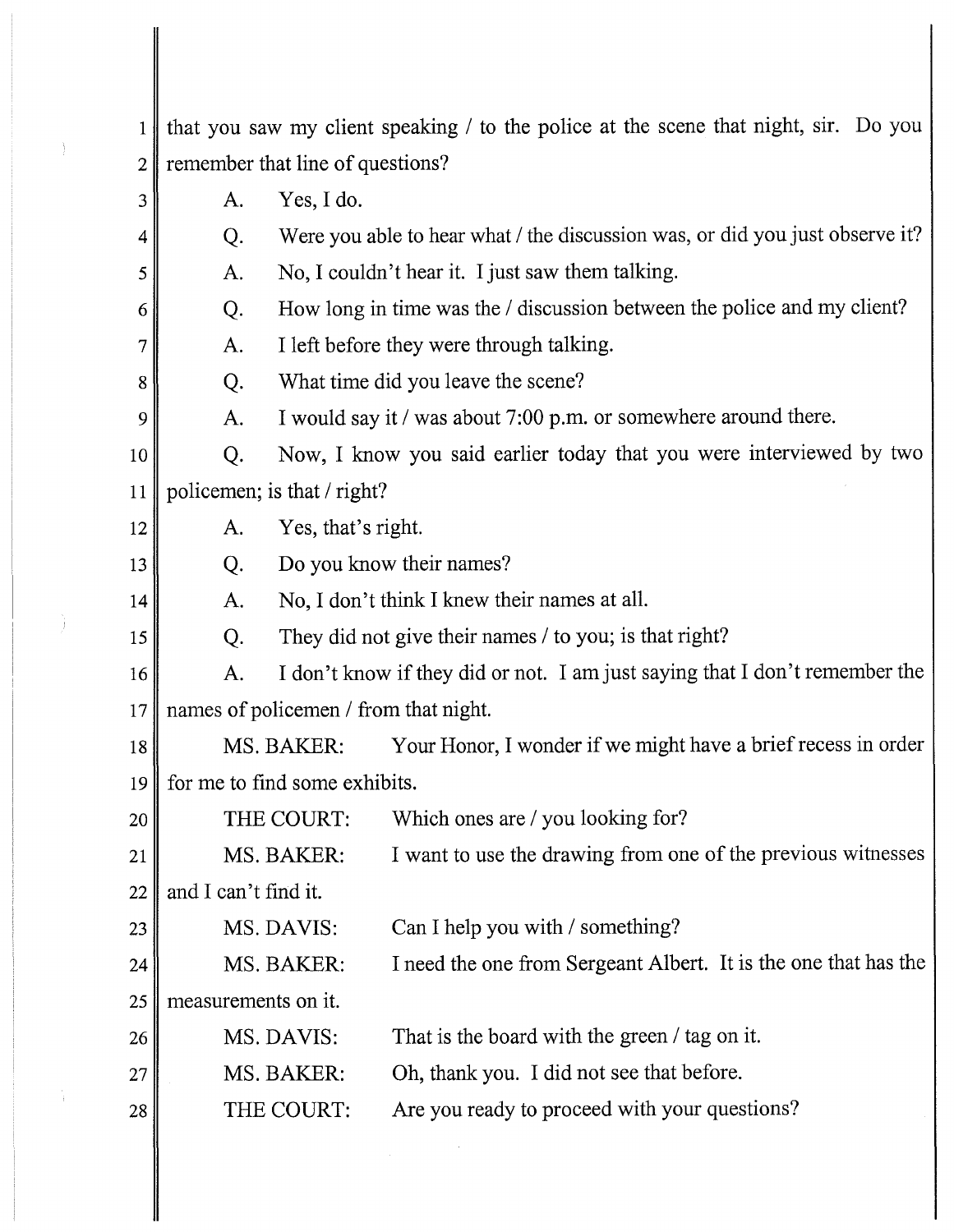| 1  | MS. BAKER:                              | Yes, just a few.                                                             |
|----|-----------------------------------------|------------------------------------------------------------------------------|
| 2  | THE COURT:                              | All / right.                                                                 |
| 3  |                                         | BY MS. BAKER: Q. Now, sir, you said you were how far from the crash?         |
| 4  | A.                                      | It would just be a guess. I'm not good at distance.                          |
| 5  | Just your / best guess.<br>Q.           |                                                                              |
| 6  | A.                                      | Well, I would say about ten feet.                                            |
| 7  | Q.                                      | If I showed you this map, would you agree the distance from the curb to the  |
| 8  | point of impact is measured as 30 feet? |                                                                              |
| 9  | A.                                      | That's what it says on there, yes.                                           |
| 10 | MS. BAKER:                              | Thank you. Nothing further.                                                  |
| 11 | THE COURT:                              | Do you have more?                                                            |
| 12 | MS. DAVIS:                              | Just briefly, / if I may.                                                    |
| 13 | THE COURT:                              | All right.                                                                   |
| 14 |                                         | BY MS. DAVIS: Q. Mr. Palmer, were you subpoenaed to be here today?           |
| 15 | Yes, I was.<br>A.                       |                                                                              |
| 16 | Q.                                      | Do you want to be a witness in / this case?                                  |
| 17 | MS. BAKER:                              | Not relevant.                                                                |
| 18 | THE COURT:                              | Sustained.                                                                   |
| 19 | BY MS. DAVIS: Q.                        | Now, you were asked some questions about whether you                         |
| 20 |                                         | felt the defendant had been drinking or was drunk. Do you / recall that?     |
| 21 | Yes, I do.<br>A.                        |                                                                              |
| 22 | Q.                                      | Other than the smell of alcohol on his breath, was there something else that |
| 23 | led you to that opinion?                |                                                                              |
| 24 | A.                                      | Just / the way that he handled the whole thing. He asked if I was all right, |
| 25 | like I had been hit by his truck.       |                                                                              |
| 26 | Q.                                      | Did the / defendant apologize to you for hitting your car?                   |
| 27 | Yes, he did.<br>A.                      |                                                                              |
| 28 | Q.                                      | After he said that, what was your response to him?                           |
|    |                                         |                                                                              |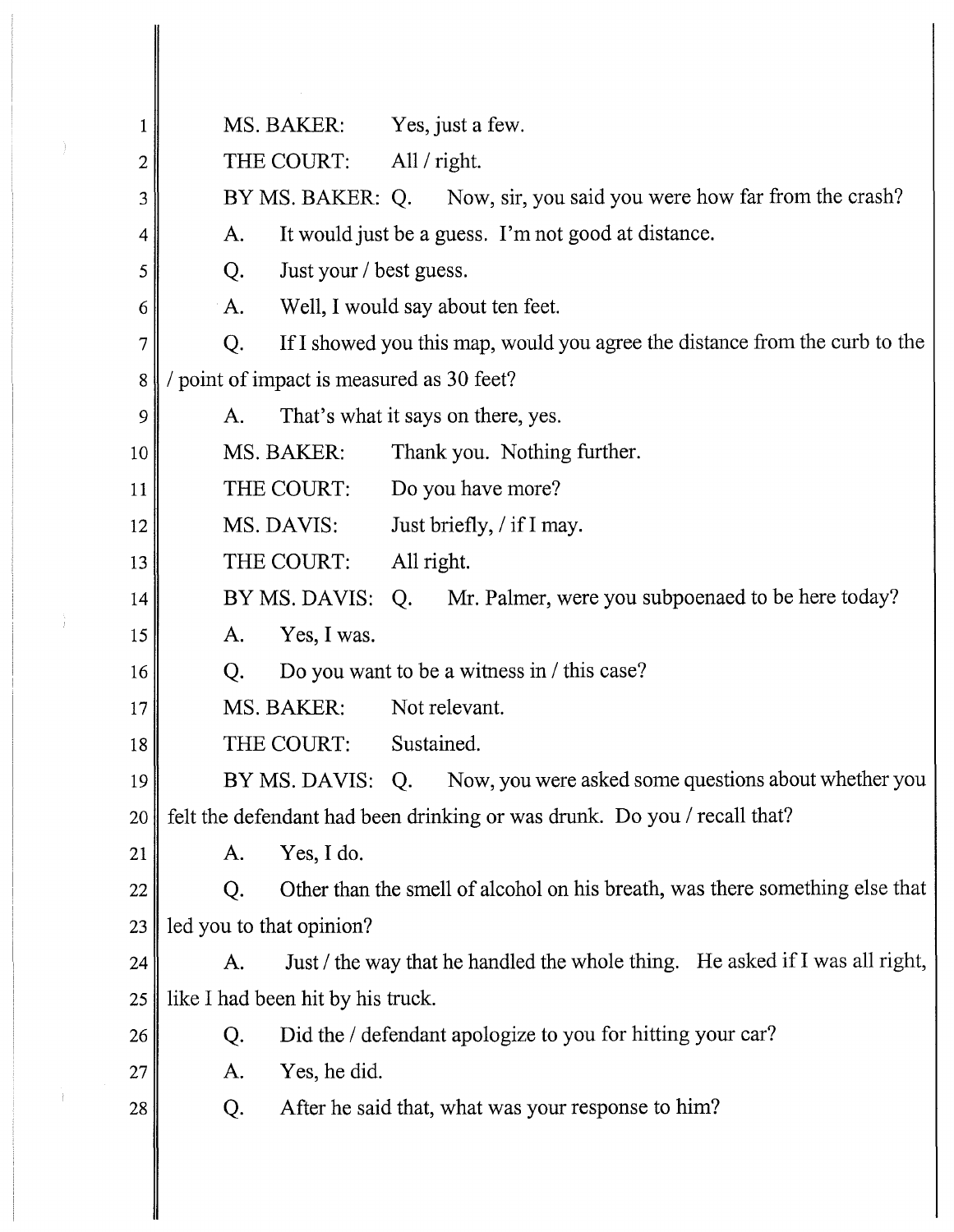| 1                       | A.                  | I told him nobody / hit my car, that I was just there to see what had happened. |
|-------------------------|---------------------|---------------------------------------------------------------------------------|
| $\overline{\mathbf{c}}$ | Q.                  | When the defendant apologized for hitting your car, and when you told / him     |
| 3                       |                     | you weren't hit, what did he next say to you?                                   |
| 4                       | A.                  | He said that he should not have driven from the party.                          |
| 5                       | Q.                  | Did you ask / him what he meant by that?                                        |
| 6                       | A.                  | That's when the lady next to me was asking him things.                          |
| 7                       | Q.                  | Did you hear that conversation?                                                 |
| 8                       |                     | That's hearsay.<br>MS. BAKER:                                                   |
| 9                       |                     | No, / not yet. You may answer the question.<br>THE COURT:                       |
| 10                      |                     | THE WITNESS:<br>Do you mean if I heard what he said?                            |
| 11                      |                     | Did you hear the talking with the lady and / the man about<br>BY MS. DAVIS: Q.  |
| 12                      |                     | what he had been doing prior to the crash?                                      |
| 13                      | A.                  | Yes, I did.                                                                     |
| 14                      | Q.                  | Without telling us what you heard, after hearing those words, / did you call    |
| 15                      |                     | an officer over to where you were?                                              |
| 16                      | A.                  | Yes, I did.                                                                     |
| 17                      | Q.                  | Why did you do that?                                                            |
| 18                      | A.                  | I felt the police might not know / that he was involved in the crime.           |
| 19                      | Q.                  | Were you doing that so that he could seek medical attention for some injuries   |
| 20                      | that he had?        |                                                                                 |
| 21                      | A.                  | Yes, / you could say that.                                                      |
| 22                      | Q.                  | Did you see any injuries on the defendant as he was speaking to you?            |
| 23                      | A.                  | I saw some blood on his shirt / first.                                          |
| 24                      | Q.                  | Could you see if he was bleeding from anywhere that would have caused the       |
| 25                      | blood on his shirt? |                                                                                 |
| 26                      | A.                  | No, Ma'am. I didn't notice until / when the lady was asking him about it.       |
| 27                      | Q.                  | At that time, what did you see?                                                 |
| 28                      | A.                  | I saw that his arm was bleeding, and then I / think his left hand had a cut on  |
|                         |                     |                                                                                 |

 $\sim 400$ 

Ì.

 $\mathbf{F}$  .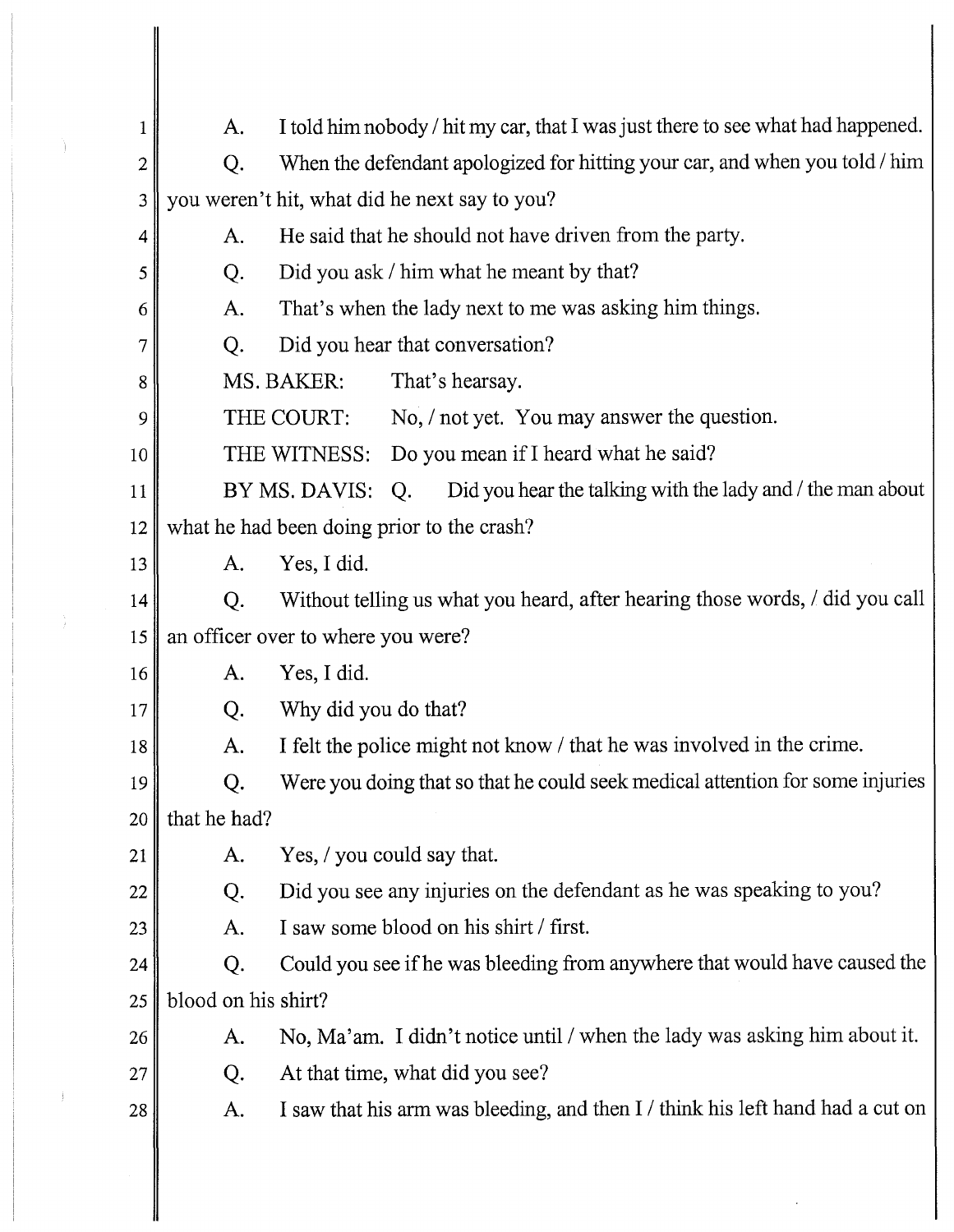| $\mathbf{1}$ | it.                                                                                |
|--------------|------------------------------------------------------------------------------------|
| 2            | Did you see some blood elsewhere on the man there?<br>Q.                           |
| 3            | No, I don't think so.<br>A.                                                        |
| 4            | You / were asked some questions about your prior answers. Were you telling<br>Q.   |
| 5            | the truth when you testified before?                                               |
| 6            | Yes, of course.<br>A.                                                              |
| 7            | Are you being truthful as / you sit here today?<br>Q.                              |
| 8            | Yes, to the best of my memory.<br>A.                                               |
| 9            | Would you say that your memory was fresher back then when you were<br>Q.           |
| 10           | asked / those questions?                                                           |
| 11           | My memory was better closer to the event. I mean, I am trying to say as best<br>A. |
| 12           | I can, but I am sure / that I have forgotten some stuff.                           |
| 13           | So maybe some of the details are not as clear, is that what you are saying?<br>Q.  |
| 14           | Yes, that's it. $\prime$<br>A.                                                     |
| 15           | But, do you remember witnessing the aftermath of this crash?<br>Q.                 |
| 16           | The aftermath?<br>A.                                                               |
| 17           | Well, you did not observe the impact happen; is that right?<br>Q.                  |
| 18           | Yes, that's / right.<br>A.                                                         |
| 19           | Did you hear the cars collide?<br>Q.                                               |
| 20           | I think I did.<br>A.                                                               |
| 21           | And within a short time you were watching the cars and the people in / the<br>Q.   |
| 22           | accident?                                                                          |
| 23           | Objection. It is leading.<br>MS. BAKER:                                            |
| 24           | Overruled. It is foundational.<br>THE COURT:                                       |
| 25           | You saw what happened after the crash, right?<br>BY MS. DAVIS:<br>Q.               |
| 26           | Yes, most of it.<br>A.                                                             |
| 27           | And I was / asking you that some of the details may not be clear, but you do<br>Q. |
| 28           | remember the event; is that right?                                                 |